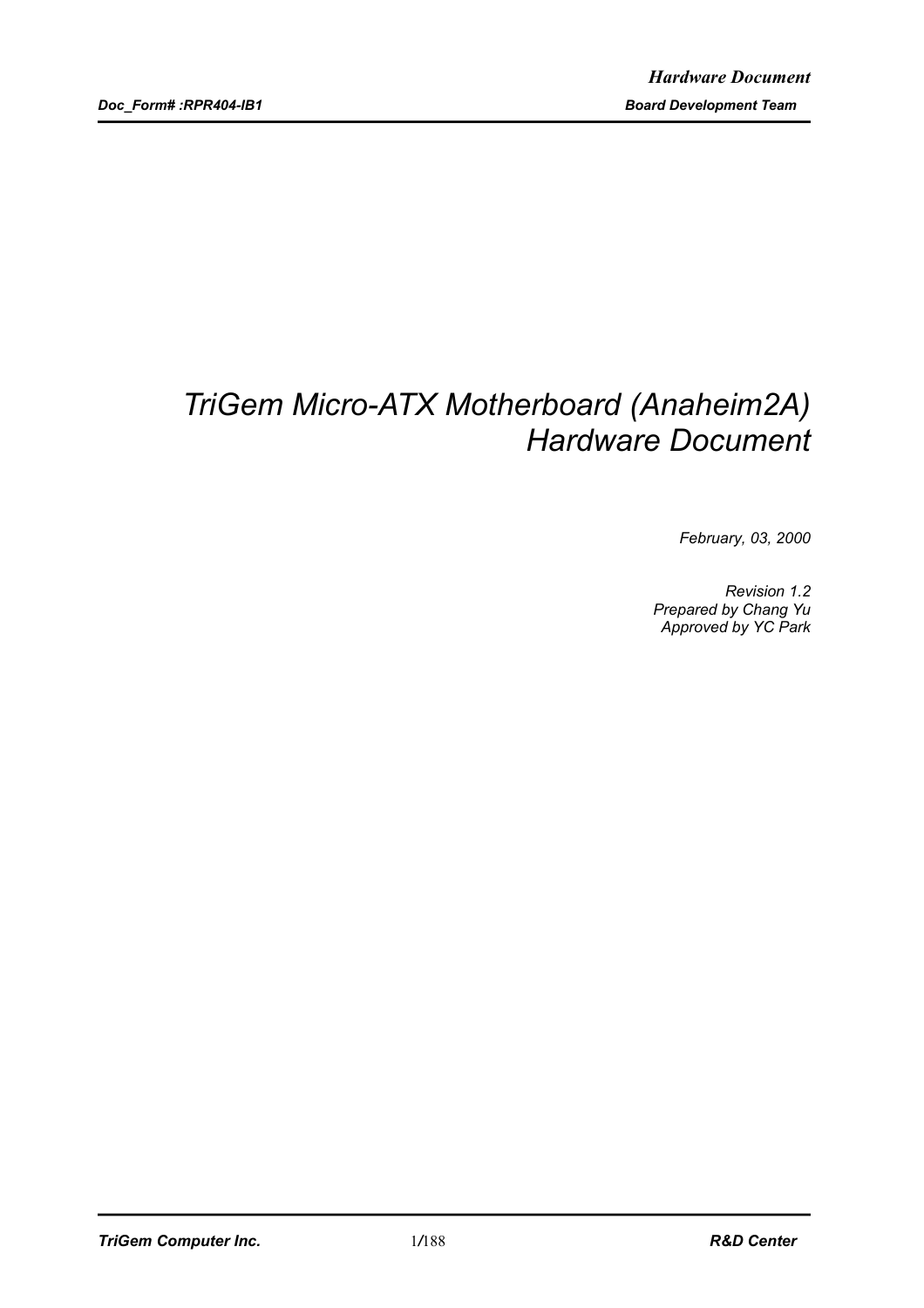### *Document Revision History*

| Released date     | Revision | Description                                                            |  |  |
|-------------------|----------|------------------------------------------------------------------------|--|--|
| August, 31 1999   | Rev. 0.9 | First released version for this document.                              |  |  |
|                   |          | This document describes the major specification of the Anaheim2        |  |  |
|                   |          | motherboard and the functional feature to be extended by the customer. |  |  |
|                   |          | The motherboard revision number is EVT1(PR1)                           |  |  |
| September 17,1999 | Rev.1.0  | Mass product version for eMachines configuration                       |  |  |
| January 27,2000   | Rev.1.1  | Added to Supported Processor type                                      |  |  |
|                   |          | Added to Sound/USB Interface to Front daughter Board                   |  |  |
| February 03,2000  | Rev.1.2  | I/O Controller Hub is changed.(FW82801AB→FW82801AA)                    |  |  |
|                   |          | (CS4280→CS4281)<br>Audio<br>Chipset is<br>changed.                     |  |  |
|                   |          | Form a new model Anaheim2A                                             |  |  |
|                   |          |                                                                        |  |  |
|                   |          |                                                                        |  |  |
|                   |          |                                                                        |  |  |

### *Marketing Information*

| Address   | 1055 Shingil-Dong, Ansan, Kyunggi-Do, Korea   |
|-----------|-----------------------------------------------|
| Telephone | 82-345-491-9528 (International Business Team) |
| Fax       | 82-2-491-7554                                 |
|           | 82-2-495-9478                                 |
| Email     | dcchang@trigem.co.kr (Dong Chun Chang)        |

### *Technical Support*

| Address          | 1055 Shingil-Dong, Ansan, Kyunggi-Do, Korea |
|------------------|---------------------------------------------|
| <b>Telephone</b> | 82-345-491-9528 (Ext. 608)                  |
| Fax              | 82-345-593-6721                             |
| Email            | ycpark@trigem.co.kr (Young chel Park)       |
|                  | hkbaek@trigem.co.kr (Hyenki Baek)           |
|                  | scyou@trigem.co.kr (Chang Yu)               |

### *User's Notice*

No part of this product, including the schematics and BIOS may be reproduced, transmitted, transcribed, stored in a retrieval system, or translated into any language in any form by any means without the express written permission of TriGem Computer Inc. except the document kept by the purchaser for backup purposes.

*© Copyright 2000 TriGem Computer Inc. All rights reserved*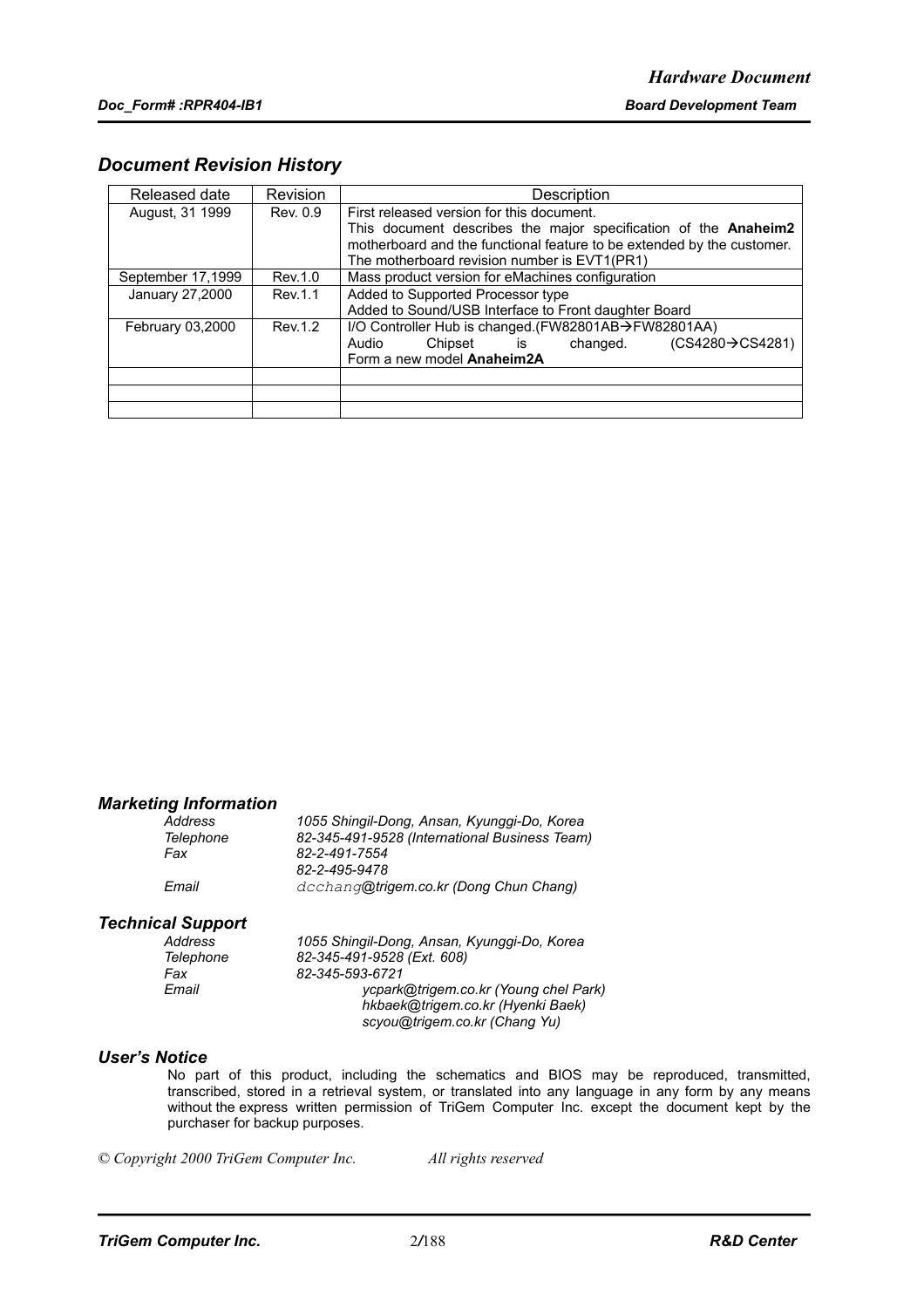# *Contents of Table*

### **I. Introduction**

| 1. Generation Description<br>2. Function Block Diagram |  |
|--------------------------------------------------------|--|
| II. System Overview                                    |  |

| 1. Major Units                                                             |    |
|----------------------------------------------------------------------------|----|
| 2. Upgrade ability                                                         |    |
| 2-1. Processor                                                             |    |
| 2-2. Main chipset Configuration                                            |    |
| 2-3. Memory                                                                |    |
|                                                                            |    |
|                                                                            |    |
| 2-6. Advanced Configuration and Power Interface (ACPI) ------------------- | 10 |
| 2-7. Manufacturing Options                                                 | 10 |

### **III. Jumper & Connector Description**

| 1. Motherboard Jumper Setting       | 11 |
|-------------------------------------|----|
|                                     | 11 |
|                                     | 11 |
|                                     | 12 |
|                                     | 12 |
|                                     | 14 |
| 2-1. Motherboard Internal Connector | 14 |
|                                     | 16 |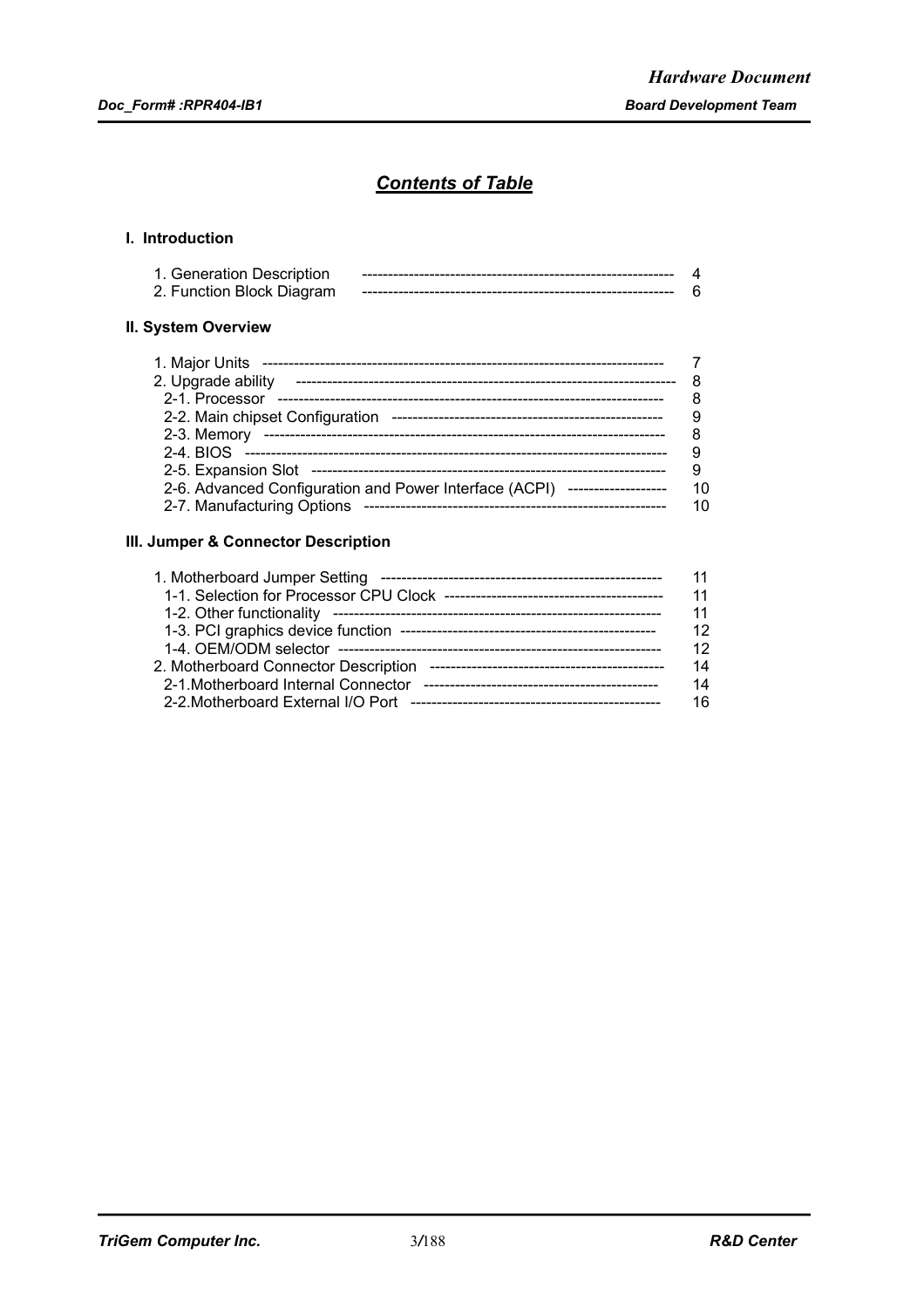# **I. Introduction**

The *Anaheim2A* Micro ATX motherboard offers a time to market consumer and corporate desktop solution featuring the Intel Celeron PPGA or FC-PGA processor with 66/100MHz front side bus and the Whitney chipsets in a Micro ATX low profile motherboards. In addition, the integrated onchip graphics controller supports 4MB of SDRAM purpose of Display cache memory.

The *Anaheim2A* motherboard was designed to be highly minimized system cost. In this effort, a smaller form factor, Micro-ATX, gives the greater space economy and more affordable systems. Integrating onchip graphics controller and SDRAM, as well as AC'97 audio solution with AC97 Codec onto the motherboard eliminates the need for more expensive graphic and audio add-in cards. The end result is a system platform with a primary component level of integration with translates into affordable solution for entry level users.

### **1. General description**

- T Motherboard
	- Small PCB size in the Micro ATX form factor (ATX V1.2 form factor)
	- 238mm \* 238mm \* 1.6t (4 Layers)
- D Processor
	- Intel Socket-370 (Socket-370)
		- Intel Celeron 300/333/366/400/433/466/500/533MHz processor(PPGA-Type)@66MHZ Host clock - Intel Celeron Coppermine 566/600MHz processor (FC-PGA Type) @66MHZ Host clock
	- Intel TBD **@100MHZ** Host clock
	- Cyrix Socket-370 (370pin PPGA Socket)
	- Cyrix Goby TBD @66MHZ Host clock

#### T Main Chipset

- Graphics and Memory Controller Hub (GMCH) : Intel FW82810-DC100 / **FW82810**
- I/O Controller Hub (ICH) : **Intel FW82801AA**
	-
- PCI Audio : Cirrus CS4281
- Audio Codec : Cirrus CS4297A-JQ
- Super I/O : ITE IT8702F-A
- 
- 
- DC-DC Converter : HARRIS HIP6021CB
- 
- Clock : ICS 9250BF-10 (66/100MHz host clock,
	- 100Mhz SDRAM Clock support)
- **Q** Memory Configuration
	- System Memory
		- Two banks of 3.3V SDRAM (168pin unbuffered DIMM) with max 256MB - SDRAM operation in 100MHz front side bus
	- Display Cache Memory (option)
		- Two 1M\*16 3.3V SDRAM (4MB)
		- SDRAM operation in 100MHz
	- Flash Memory
		- Intel N82802AB, 4Mb PLCC Type
		- Firm Ware Hub (FWH) Interface for platform operation
		- Address/Address Multiplexed Interface for programming during manufacturing

#### D I/O Feature

- Integrated standard I/O functions in the rear side
- One multi-mode parallel port
- One FIFO serial ports and optional port by header type
- PS/2 styles keyboard and mouse port
- One USB port
- Three audio jack for Speaker output, Line input and MIC input
- Integrated standard I/O functions in the front side *(Factory Option for eMachines)*
- One Joystick port
- One USB port
- I/O Controller (IT8702)
	- Low Pin Count (LPC) interface with Host controller (ICH)
	- FDC, Parallel, Serial, keyboard/Mouse supported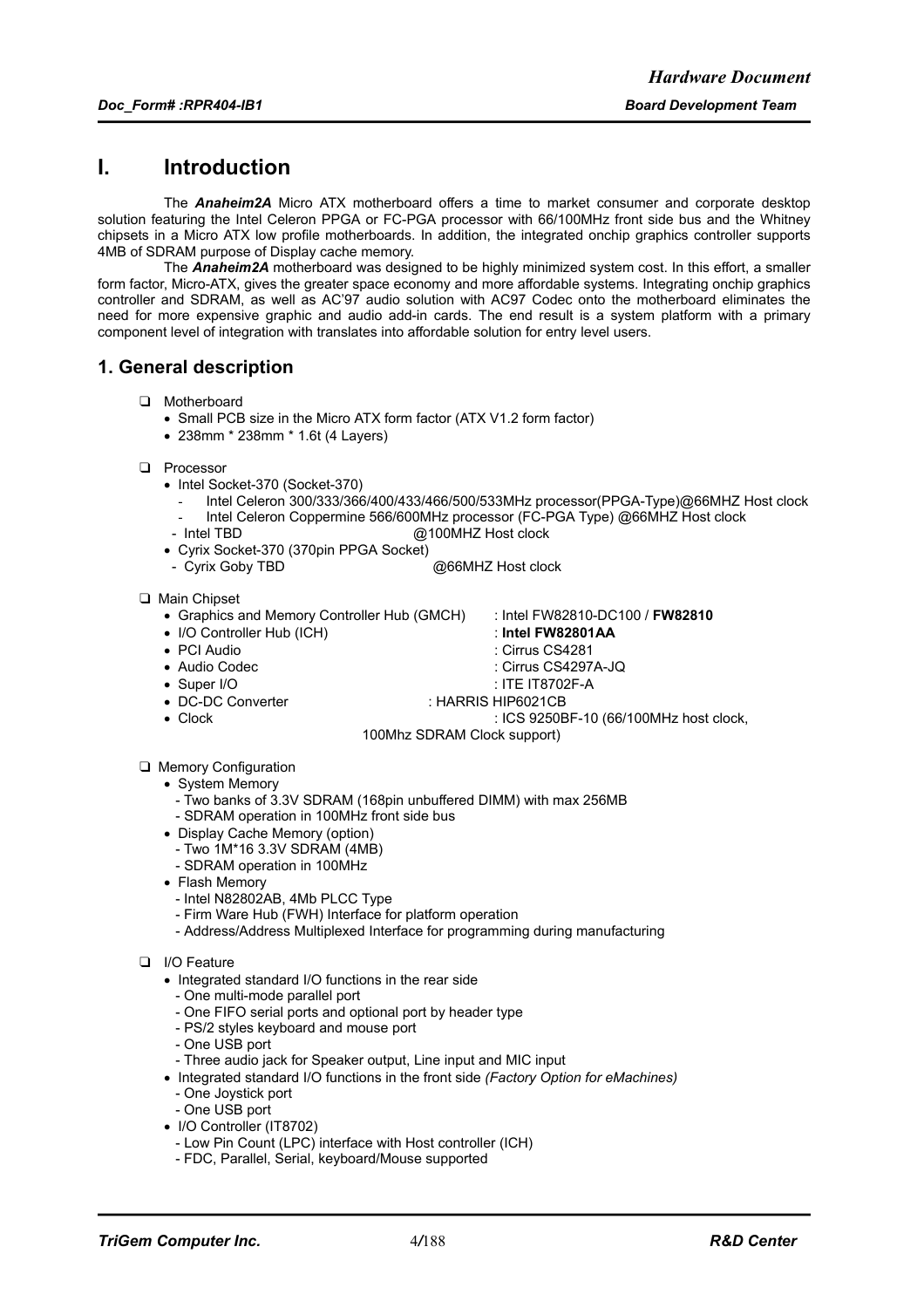- T Audio Subsystem
	- Crystal CS4281 PCI audio controller with fully DOS Games compatibility via PC/PCI, DDMA support
	- Compatible with sound blaster, sound blaster pro, and window sound system
	- Enhanced Stereo full duplex operation
	- Advanced MPC3-compatible input and output mixer
	- Joystick port and MPU-401 compatible MIDI interface
	- PC97 and PC98 compliance (and compliance with preliminary PC99)
- **Q** GMCH Subsystem
	- Host/Memory(DRAM) Controller features
		- 66/100Mhz System Bus Frequency
		- 100Mhz system memory bus frequency
		- Refresh mechanism: CBR only supported
		- Support for Asymmetrical DRAM addressing only
		- Support for Asymmetrical DRAM addressing only
		- Support for 64-bit data interface
		- Suspend to RAM support
	- Graphics Controller features
		- 3D Hyper Pipelined Architecture (PDP, PPI)
		- Full 2D H/W Acceleration
		- Motion Video Acceleration
		- H/W motion Compensation Assistance for S/W MPEG2 Decode
		- Software DVD at 30fps
	- 3D Graphics features
		- Flat & Gouraud Shading
		- Mip Maps with Bilinear and Anisotropic Filtering
		- Fogging Atmospheric Effects
		- Z Buffering
		- 3D Pipe 2D Clipping
		- Backface Culling
		- Per Pixel Perspective Correction Texture Mapping
		- Texture Compositing
		- Texture Color Keying/Croma Keying
	- Display features
		- Integrated 24-bit 230Mhz RAMDAC
		- Gamma Corrected Video
		- DDC2B Compliant
	- Graphics memory controller features
	- Intel D.V.M Technology (Dynamic Video Memory)
	- Display Cache Interface (82810-DC100 only)
- **D** ICH Subsystem
	- PCI Bus Interface
	- Integrated IDE controller
	- $\cdot$  USB
	- AC'97 Link for Audio and Modem
	- Interrupt Controller
	- Low Pin Count Interface
	- SM Bus
	- Firmware Hub Interface
- **Q** GMCH, ICH vs GMCH0, ICH0 Configuration Difference

| GMCH. ICH                        | <b>GMCHO, ICHO</b>               |
|----------------------------------|----------------------------------|
| Display Cache (4MB) Support      | No Display Cache (4MB) Support   |
| Up to Ultra 66 ATA Spec. Support | Up to Ultra 33 ATA Spec. Support |
| 6 PCI Slots Support              | 4 PCI Slots Support              |
| Alert on LAN Support             | N/A                              |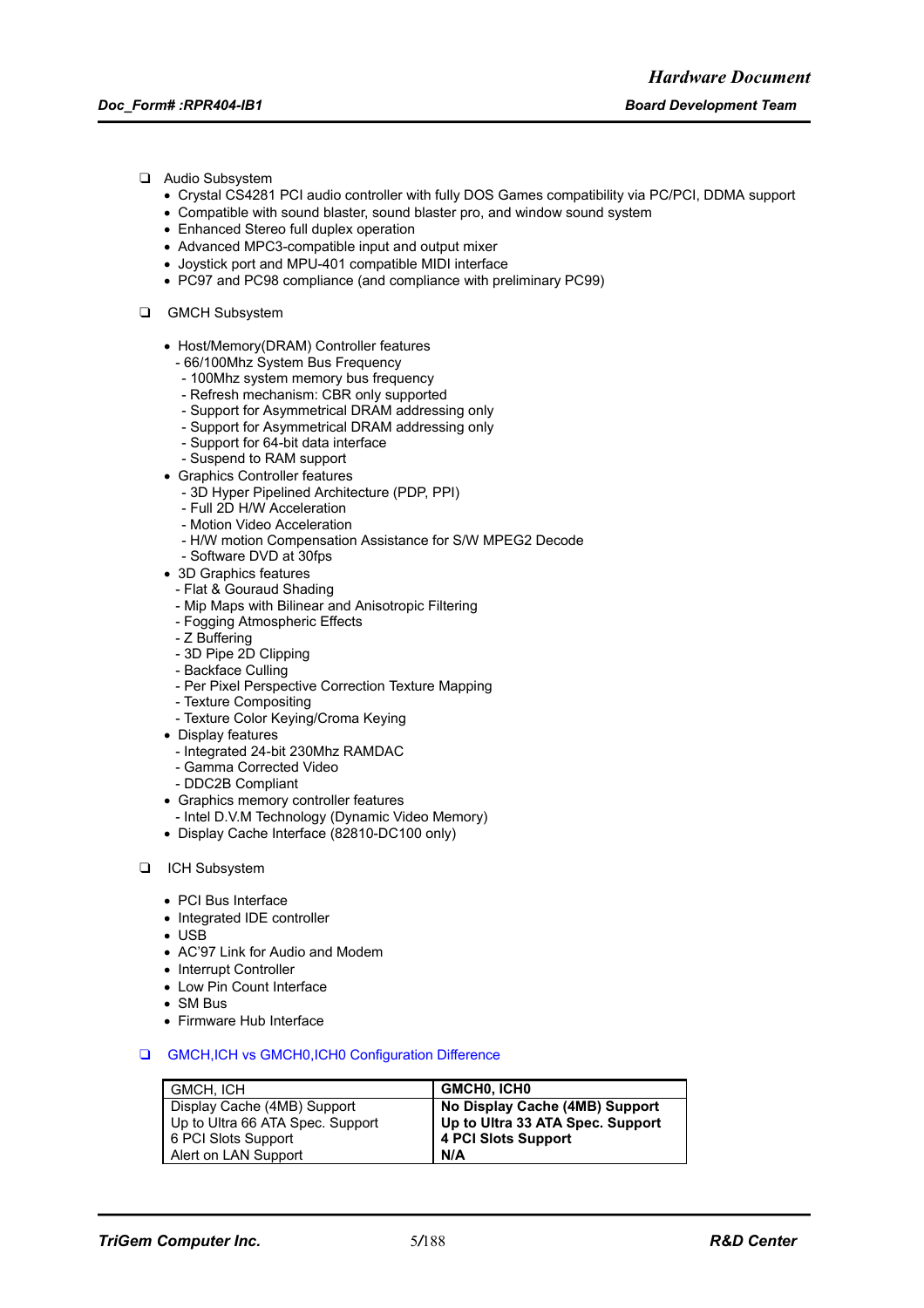# **2. Function Block Diagram**

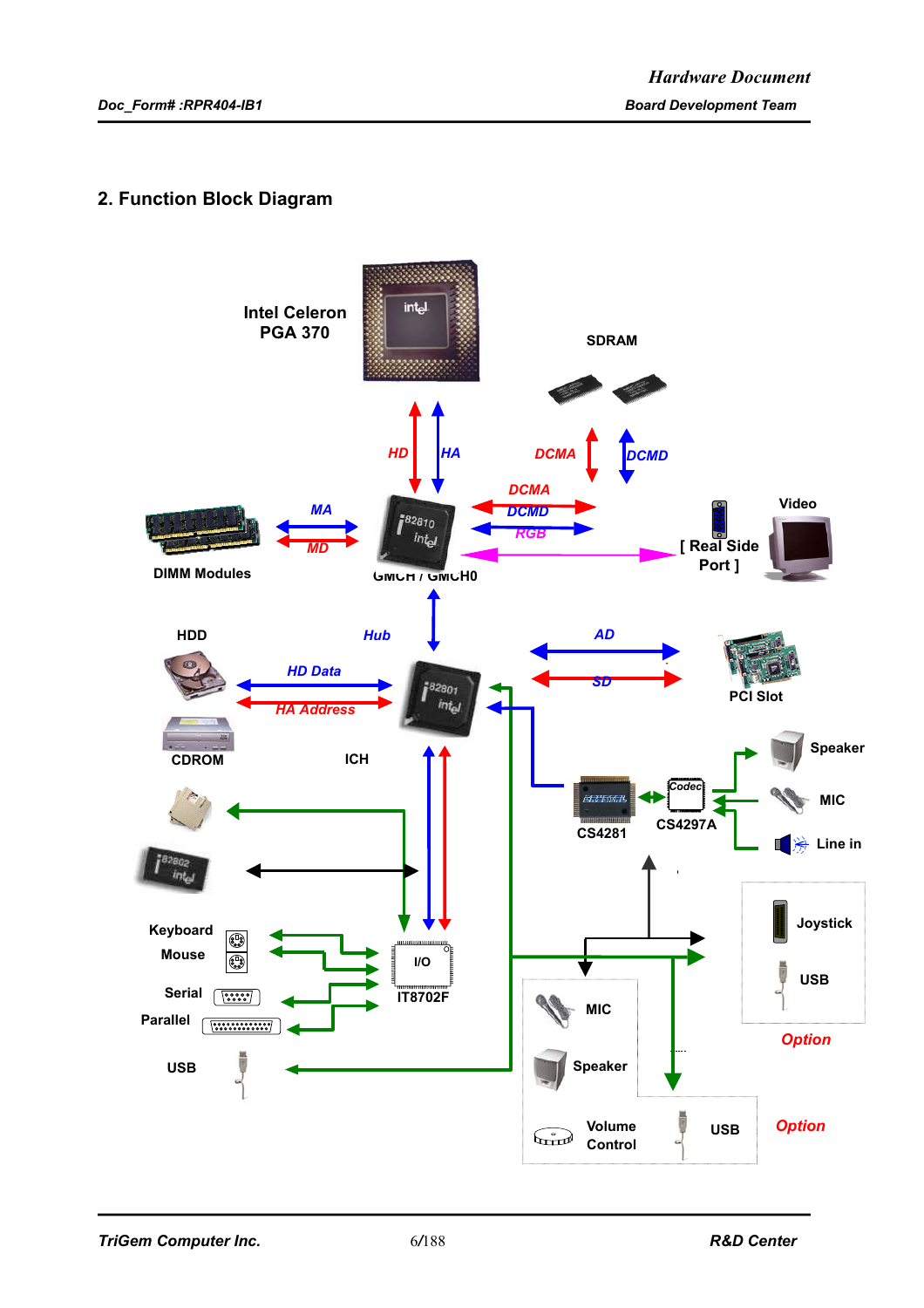# **II. System Overview**

# **1. Major Units**

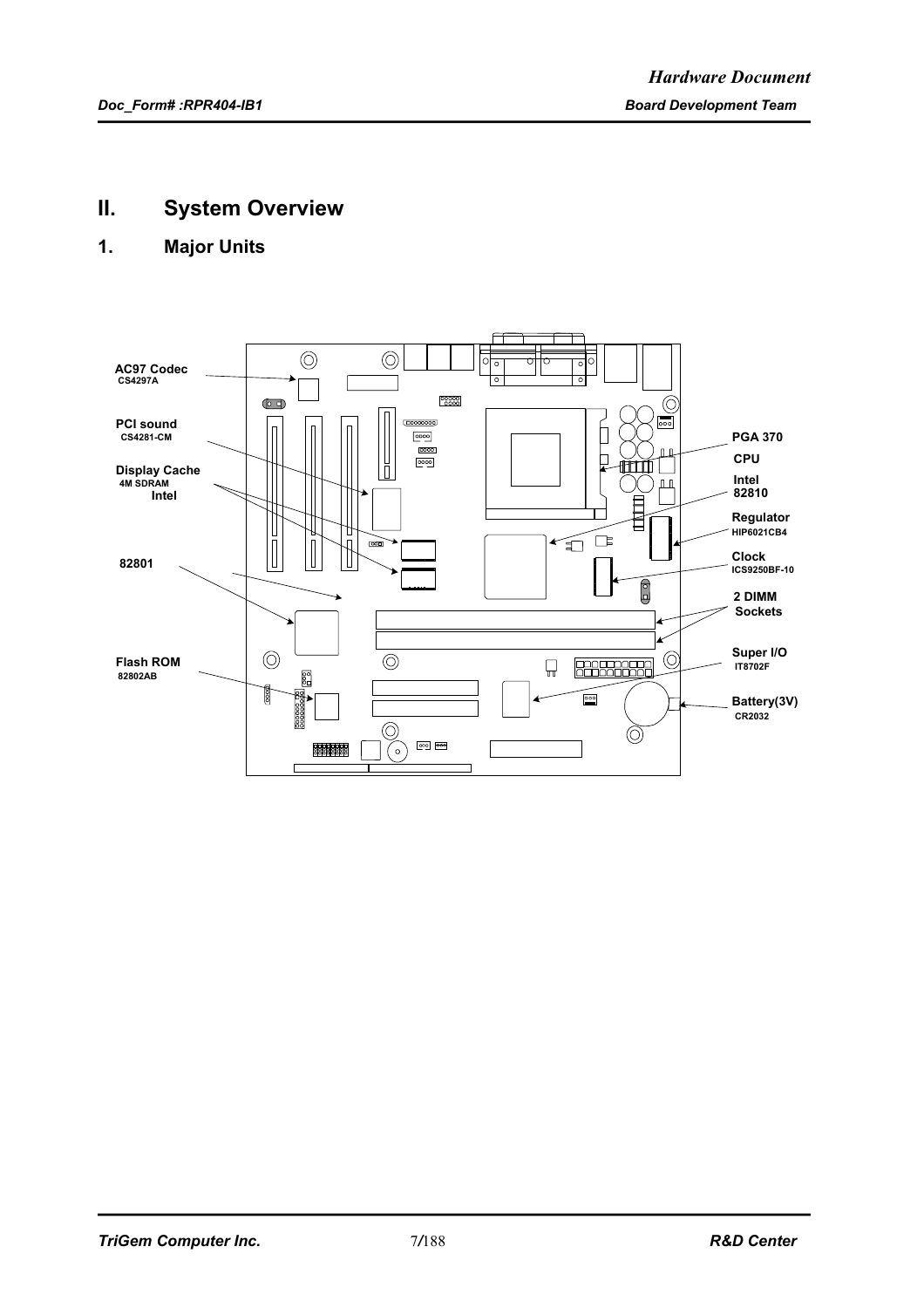### **2. Upgradeability**

### **2-1. Processor**

*Anaheim2A* motherboard provides the 370pin PGA370 socket that is not backward compatible with ZIF socket-7 processors The Processor's VID pins automatically program the voltage regulator on the motherboard to the required processor voltage. The motherboard supports processors that run internally at 300/333/366/400 /433/466/500/533MHz.

T Supported Intel Celeron Processors (PPGA Socket Type)

|  | Host Clock 66MHz  | : Celeron 400MHz          | : Celeron 433MHz |
|--|-------------------|---------------------------|------------------|
|  |                   | : Celeron 466MHz          | ∶ Celeron 500MHz |
|  |                   | : Celeron 533MHz          |                  |
|  |                   | : Celeron 533AMHz(FC-PGA) |                  |
|  |                   | : Celeron 566MHz(FC-PGA)  |                  |
|  |                   | : Celeron 600MHz(FC-PGA)  |                  |
|  | Host Clock 100MHz | : tbd                     |                  |
|  |                   |                           |                  |

- □ Supported Cyrix Goby Processors (PPGA Socket Type) • Host Clock 66MHz : tbd
	-

### **2-2. Main Chipset Configuration**

*Anaheim2A* Motherboard has two main chipset configurations.

- □ 810DC100 Configuration • GMCH + ICH : 82810DC100 + 82801AA
- T **810L Configuration**  $: 82810 + 82801AA$

### **2-3. Memory**

The motherboard has two, dual inline memory module (DIMM), minimum 16MB to maximum 256MB memory size. The BIOS can automatically detect the memory type, size, and speed through SMBUS interface between the core chipset and DIMM module.

The motherboard supports the following memory features

• 3.3V and unbuffered168-pin DIMM

Voltage detection 3.3V Version 5V Version Unbuffered detection а<br>ппі Unbuffered Buffered

- 100MHz unbuffered SDRAM (PC100)
- Non-ECC memory only
- Single or double-sided DIMM with the following types (per each side of each DIMM)

| DIMM size | Non-ECC memory            | DIMM size | Non-ECC memory           |
|-----------|---------------------------|-----------|--------------------------|
| 8MB       | $4*(1M * 16 \text{ bit})$ | 64MB      | $8*(8M * 8 \text{ bit})$ |
| 16MB      | $8*(2M * 8 \text{ bit})$  | 64MB      | 4*(8M * 16 bit)          |
| 32MB      | 4*(4M * 16 bit)           | 128MB     | 8*(16M * 8 bit)          |
| 32MB      | $2*(4M * 32 \text{ bit})$ |           |                          |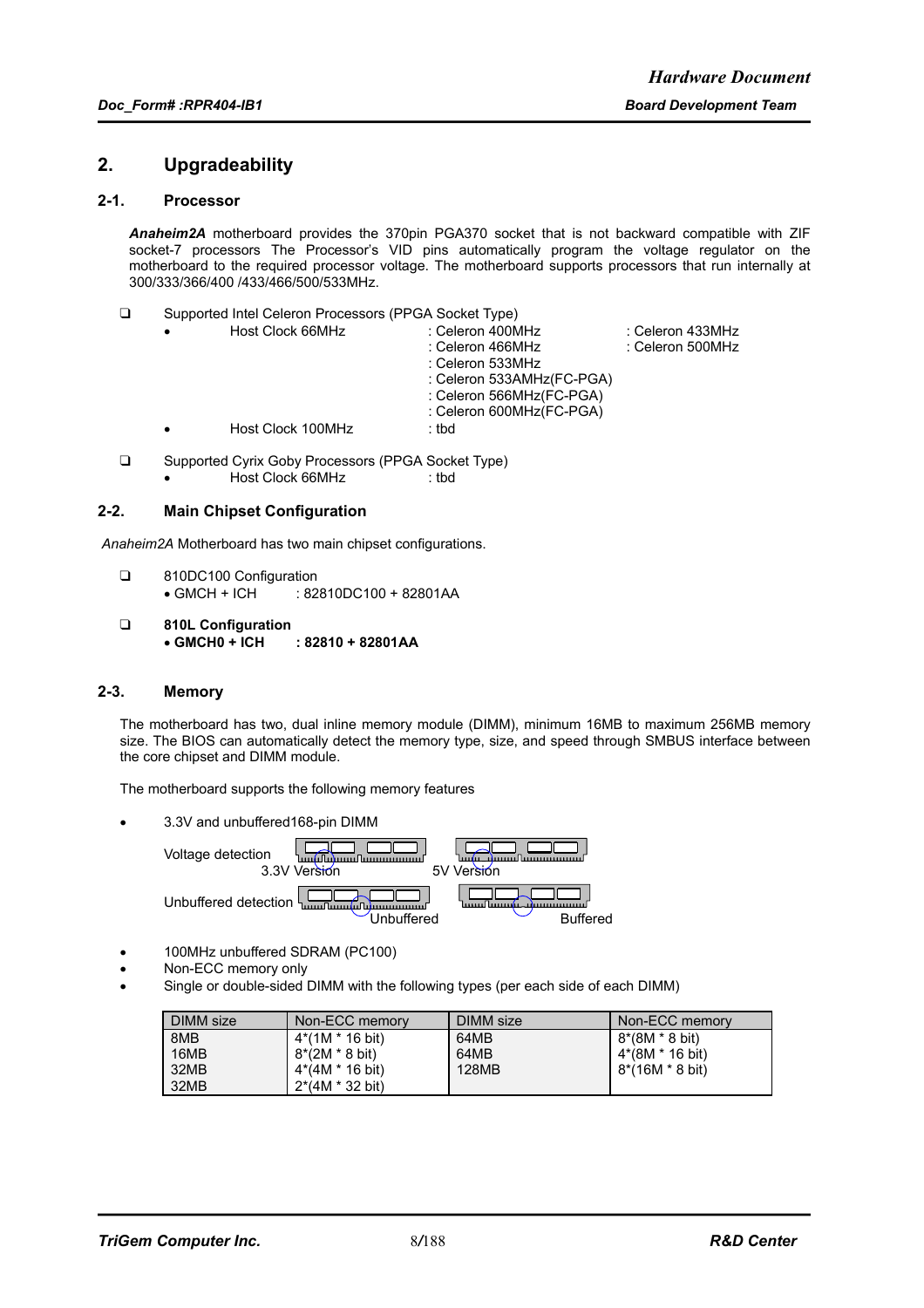### **2-4 BIOS**

The motherboard uses a TriGem-Phoenix BIOS, which is stored in flash memory and can be upgraded using a disk-based program. A new version of the BIOS can be upgraded from a diskette using the Flash Memory Update utility.

**T** Flash memory organization

| Address (Hex)       | Size  | Functional description |
|---------------------|-------|------------------------|
| FFFF0000 - FFFFFFFF | 64KB  | Boot block             |
| FFF82000 - FFFEFFFF | 440KB | Main BIOS block        |
| FFF80000 - FFF81FFF | 8KB   | ESCD block             |

On-board device management

The BIOS can manage the devices on the motherboard over the CMOS setup menu.

| Device            | Description         | CMOS setup menu                | Default value |
|-------------------|---------------------|--------------------------------|---------------|
| PS/2 Mouse        | Intel 82801AA (ICH) | Enable / Disable / Auto Detect | Auto Detect   |
| Regacy USB        | Intel 82801AA (ICH) | Enable / Disable               | Disable       |
| <b>Function</b>   |                     |                                |               |
| On board FDC      | Super I/O (ITE8702) | Enable / Disable               | Enable        |
| On board serial   | Super I/O (ITE8702) | Enable / Disable               | Enable        |
| On board parallel | Super I/O (ITE8702) | Enable / Disable               | Enable        |
| Midi port         | Super I/O (ITE8702) | Enable / Disable / Auto        | Auto          |
| Game port         | Super I/O (ITE8702) | Enable / Disable / Auto        | Auto          |

### **2-5. Expansion Slot**

The motherboard support PCI and GMCH function. PCI functions are extended to the additional slot with 3 PCI, and GMCH function is designed in the motherboard with Integrated System/Graphics controller.

| Bus number | Device number | Function number | Device                                    |
|------------|---------------|-----------------|-------------------------------------------|
| 00         | 30            | 00              | Intel 82801AA(ICH) PCI Bridge             |
| 00         | 31            | 00              | Intel 82801AA(ICH) LPC Bridge             |
| 00         | 31            | 01              | Intel 82801AA(ICH) Bus master IDE         |
| 00         | 31            | 02              | Intel 82801AA(ICH) USB Host Controller    |
| 00         | 31            | 03              | Intel 82801AA(ICH) SM Bus Controller      |
| 00         | 31            | 04              | Reserved                                  |
| 00         | 31            | 05              | Intel 82801AA(ICH) AC'97 Audio Controller |
| 00         | 31            | 06              | Intel 82801AA(ICH) AC'97 Modem Controller |
| 00         | 31            | 07              | Reserved                                  |
| 00         | 00            | 00              | Intel 82810DC100(GMCH) System/Graphics    |
|            |               |                 | Controller                                |
| 00         | 01            | 00              | Intel 82810DC100(GMCH) Internal Graphics  |
|            |               |                 | Device                                    |
| 00         | 0В            | 00              | CS4281 PCI Audio                          |
| 01         | 0E            | 00              | PCI slot1                                 |
| 01         | 0D            | 00              | PCI slot2                                 |
| 01         | 0C            | 00              | PCI slot3                                 |

### **D** PCI configuration space map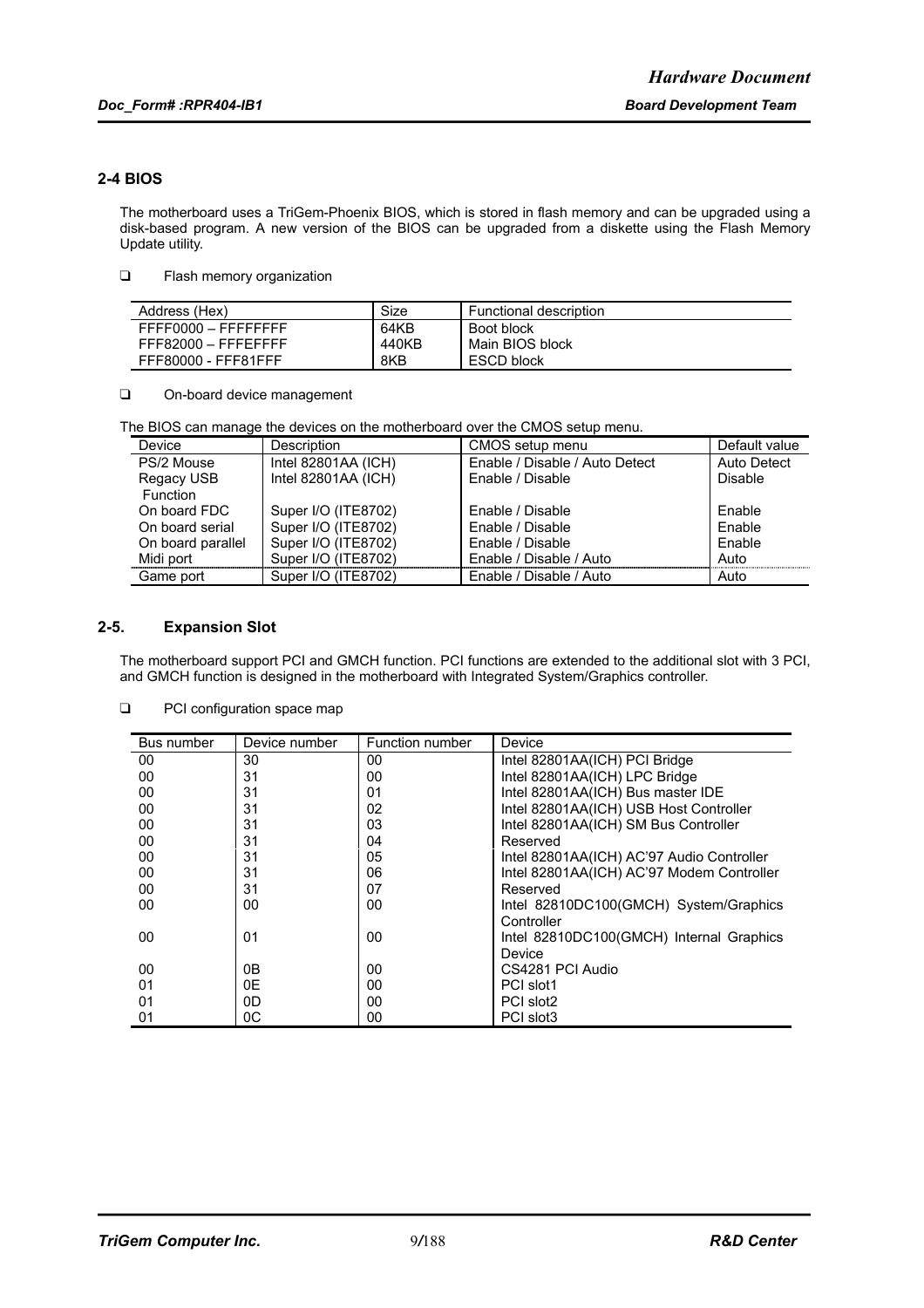#### □ PCI interrupt & master number routing map

Intel 82801AA (ICH) PCI bridge has four programmable interrupt request input signals. Any PCI interrupt source connects to one of these interrupts signals and assigned to the free proper interrupt number by PnP BIOS.

| <b>ICH INT</b> | First            | Second      | Third                    | <b>ICH</b>  | <b>ICH</b>  |
|----------------|------------------|-------------|--------------------------|-------------|-------------|
| signals        | PCI slot         | PCI slot    | PCI slot                 | USB device  | SM Bus      |
| <b>PIRQA</b>   | <b>INTA</b>      | <b>INTB</b> | <b>INTC</b>              |             |             |
| <b>PIRQB</b>   | <b>INTB</b>      | <b>INTC</b> | <b>INTD</b>              |             |             |
| <b>PIRQC</b>   | <b>INTC</b>      | <b>INTD</b> | <b>INTA</b>              |             |             |
| <b>PIRQD</b>   | <b>INTD</b>      | <b>INTA</b> | <b>INTB</b>              | <b>INTC</b> | <b>INTB</b> |
| <b>Master</b>  | REQ0             | REQ1        | REQ <sub>2</sub>         |             |             |
| <b>IDSEL</b>   | AD <sub>30</sub> | AD29        | AD27                     |             |             |
|                |                  |             |                          |             |             |
| <b>ICH INT</b> | <b>ICH</b>       | <b>ICH</b>  | <b>GMCH</b>              |             |             |
| signals        | AC'97 Audio      | AC'97 Audio | Internal Graphics Device |             |             |
| <b>PIRQA</b>   |                  |             |                          |             |             |
| <b>PIRQB</b>   |                  |             |                          |             |             |
| <b>PIRQC</b>   |                  |             |                          |             |             |
| <b>PIRQD</b>   | <b>INTB</b>      | <b>INTB</b> | <b>INTA</b>              |             |             |
| <b>Master</b>  |                  |             |                          |             |             |
| <b>IDSEL</b>   |                  |             |                          |             |             |

### **2-6. Advanced Configuration and Power Interface (ACPI)**

The motherboard and system BIOS support the ACPI that requires an ACPI-aware operating system such as Windows-NT 5.0 or Windows 98 SE. ACPI feature include

- Plug and play and APM functionality normally contained in the BIOS
- Power management control of individual devices : add-in cards, hard disk drives, USB devices, and Video
- A soft-off feature that enables operating system to power off the computer
- Support for multiple wakeup events
- Indication LED for normal mode (Green), standby mode (Blinking Green), and suspend mode (Blinking Green) but this function is dependent on the LED logic.
- $\Box$  Wakeup devices and events

| Wakeup device | Wakeup events and functionality           |
|---------------|-------------------------------------------|
| Power switch  | Wakeup from Power-off status and S1Status |
| I AN          | Wakeup from S1 status                     |
| Modem         | Wakeup from S1 status                     |

### **2-7. Manufacturing Options**

The motherboard has several manufacturing options according to OEM/ODM requirement. Make sure that these options can be applied in the assembly stage, and it's impossible to upgrade or change in the customer field.

| Option items         | Selectable functionality      | <b>Feature changes</b>        |
|----------------------|-------------------------------|-------------------------------|
| Joystick port        | Front side / <b>Rear side</b> | Use additional board or not   |
| USB port             | Front side / <b>Rear side</b> | Use additional board or not   |
| Super I/O            | IT8712 / <b>IT8702</b>        | Include H/W monitoring or not |
| Graphics controller  | FW82810 / FW82810-DC100       | Display Cache or not          |
| Display Cache memory | None / 4MB                    | <b>Display Cache or not</b>   |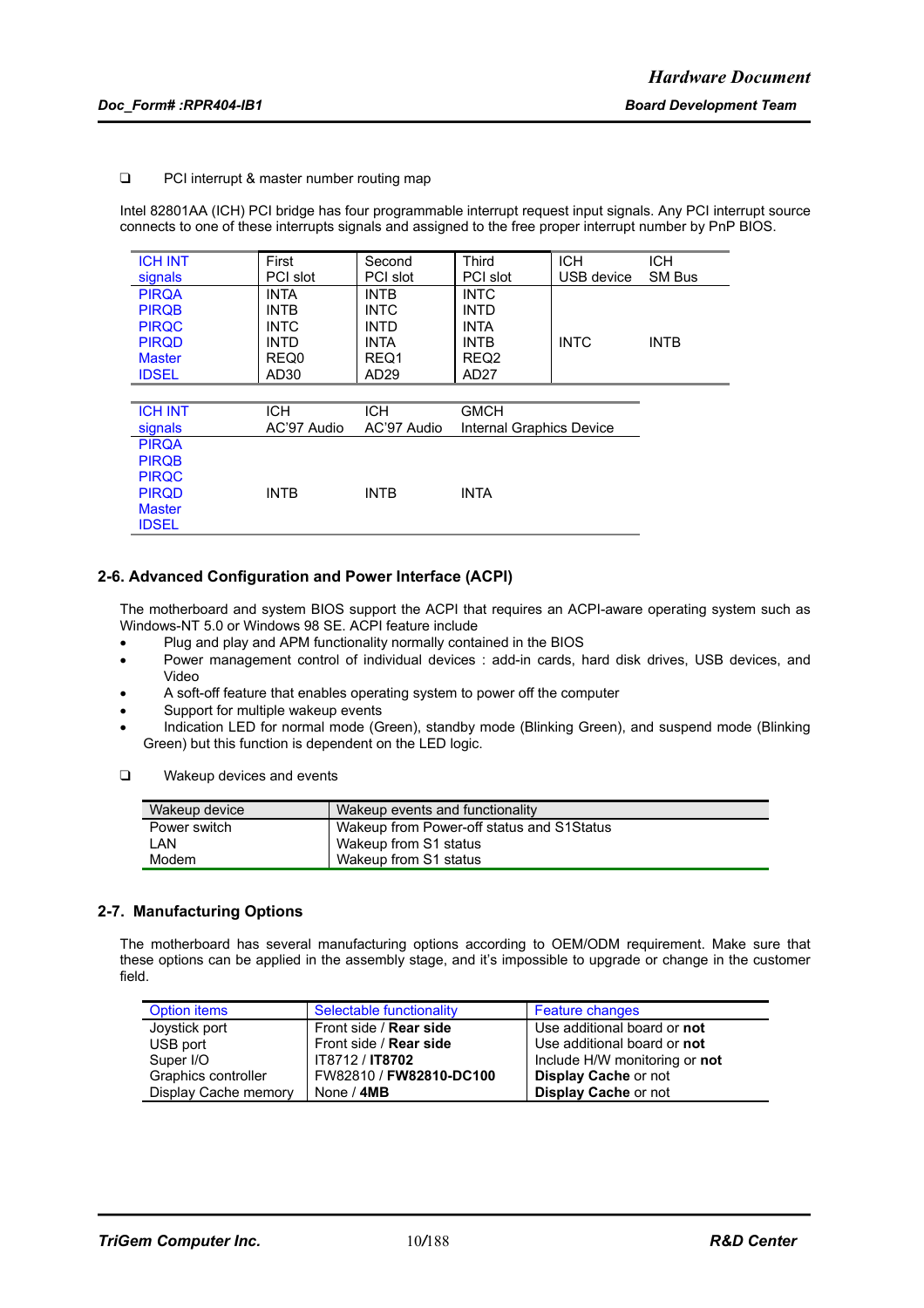# **III. Jumper & Connector Description**

# **1. Motherboard Jumper Setting**



### **1-1. Selection for Processor CPU Clock EXECTE CELET INTERS PROCESS IS AUTOMOBILE IN A INC.** Intel Celeron PPGA Processor is auto set the core to bus frequency ratio.

### **1-2. System functionality**

| Jumper Pin | Function             | 1-2(Default)                       | $2 - 3$                       |
|------------|----------------------|------------------------------------|-------------------------------|
| J4         | FDD write protect    | <b>Enable write/save Enable to</b> | Disable to write data         |
|            |                      | write data                         | to Floppy disk                |
| J5         | CMOS setup function  | <b>Enable to edit CMOS</b>         | Disable to edit CMOS contents |
|            |                      | contents                           |                               |
| . 16       | CMOS RAM function    | <b>Normal</b>                      | Clear CMOS RAM                |
|            | Audio Function (AMR) | Primary down enable                | Primary down disable          |
| J8.        | Password function    | Enable password                    | disable password              |

### **1-3. PCI graphics device function**

No jumper does set the functionality of the GMCH graphics controller PCI Graphics device operates automatically if PCI Graphics card is inserted .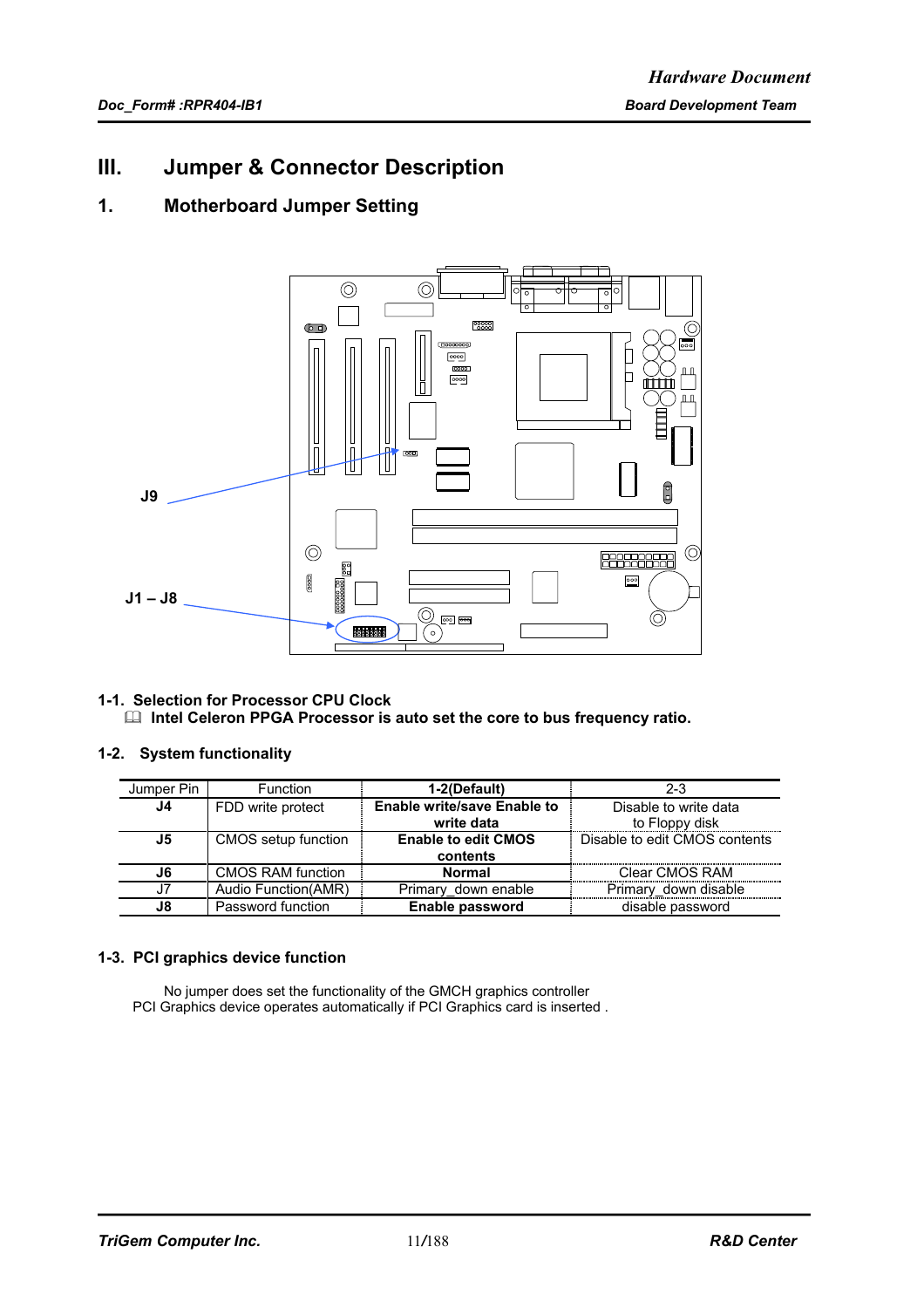### **1-4. OEM/ODM selector** (TG Option)

These jumpers (J1, J2 & J3) will be optional parts for the OEM/ODM logo message selector of Trigem.

| <b>BIOS</b>    | $J2(2-3)$ , $J3(2-3)$ , $J4(2-3)$ | Reserved | $J2(2-3), J3(2-3), J4(1-2)$       | Reserved |
|----------------|-----------------------------------|----------|-----------------------------------|----------|
| Factory        | $J2(2-3)$ , $J3(1-2)$ , $J4(2-3)$ | Reserved | $J2(2-3)$ , $J3(1-2)$ , $J4(1-2)$ | Reserved |
| <b>Setting</b> | $J2(1-2)$ , $J3(2-3)$ , $J4(2-3)$ | Reserved | J2(1-2), J3(2-3), J4(1-2)         | Reserved |
| (J1,2,3)       | $J2(1-2)$ , $J3(1-2)$ , $J4(2-3)$ | Reserved | J2(1-2), J3(1-2), J4(1-2)         | Reserved |

**\* Factory Default Setting - bold type text**

### **1-5. Other option Jumper**

| Jumper Pin | Function                             | l-2(Default) | <u>_</u><br>د-∠ |
|------------|--------------------------------------|--------------|-----------------|
| J9         | On board PCI Audio<br>Enable/Disable | Enable       | Disable         |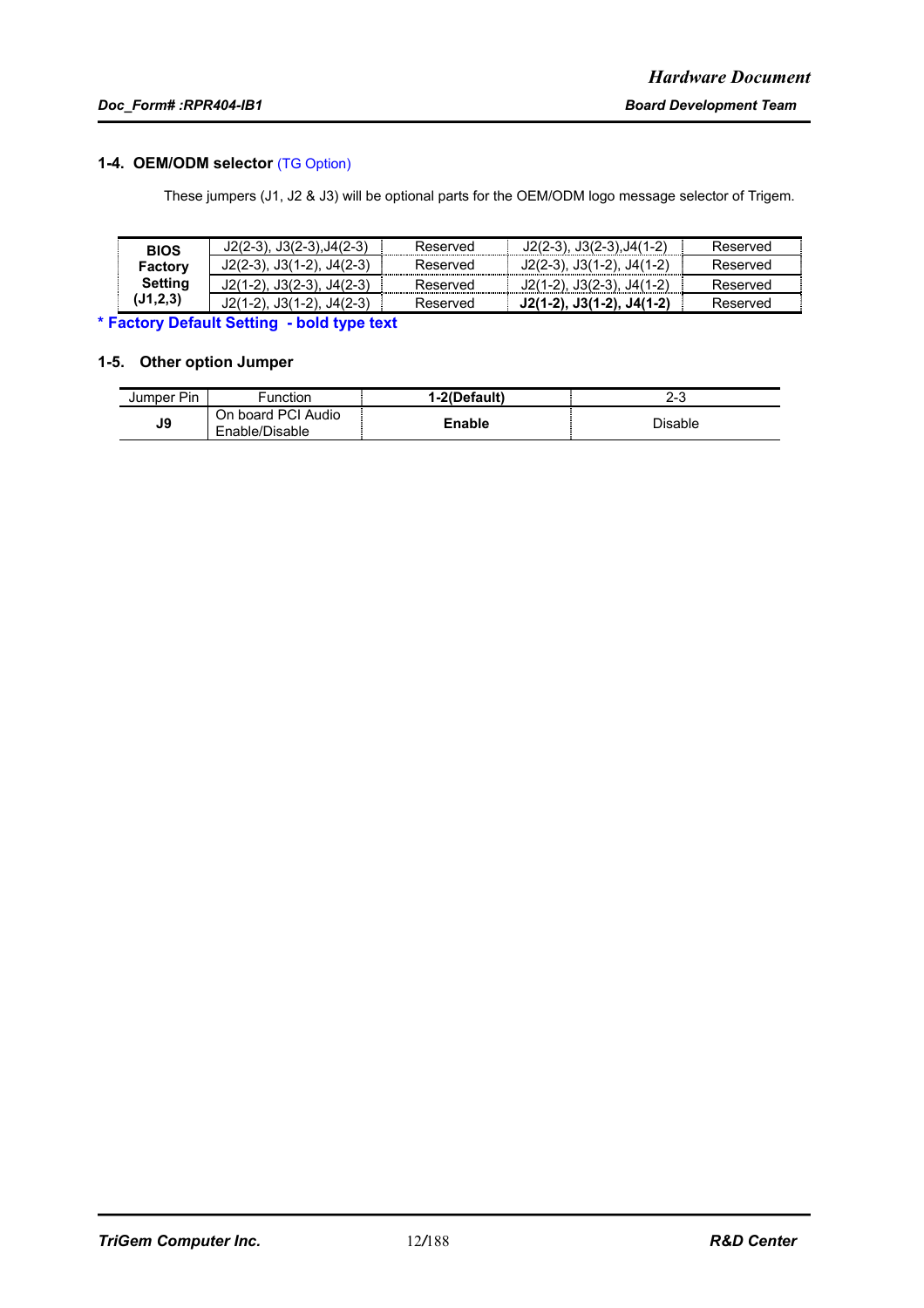### **2. I/O Header Connector Description**

### **2-1. Motherboard Internal Connector**



CPU FAN connector (CN53)

 $\frac{123}{\Box\circ\circ}$ 

|                | Pin number                                     | Signal description    |
|----------------|------------------------------------------------|-----------------------|
| $\Box$ $\circ$ | ---------------------                          |                       |
|                | ------------------<br>------------------------ | FAN power             |
| `NI53          |                                                | Tachometer<br>(speed) |

#### □ System Chassis FAN connector (CN54)

| Pin number | Signal description       |
|------------|--------------------------|
|            |                          |
|            | <b>FAN</b> control       |
|            | Tachometer               |
|            | ,Speed)(GND <sup>)</sup> |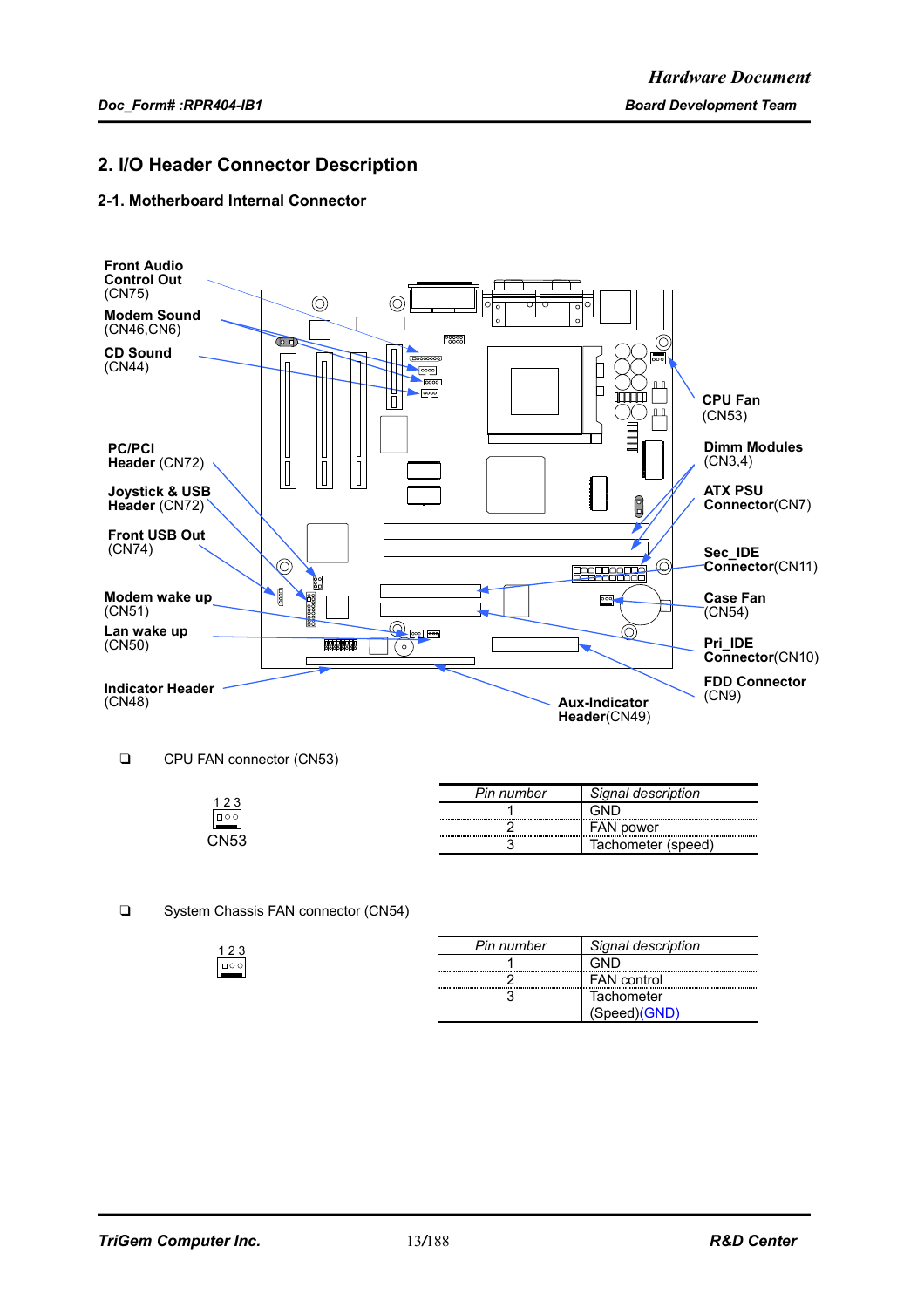### □ PC/PCI connector (CN23) (TG Option)

| 246                | יים | Signal description | חוי | <b>Signal description</b> |
|--------------------|-----|--------------------|-----|---------------------------|
| relok              |     |                    |     |                           |
| <b>l</b> ol<br>135 |     |                    |     | ----------                |
|                    |     | ۰e۷                |     |                           |

### □ Joystick & USB connector (CN72) (TG Option)

|                            | Pin | Signal description     | Pin | Signal description |
|----------------------------|-----|------------------------|-----|--------------------|
|                            |     |                        | a   |                    |
| 3187654321                 |     | .                      | 10  |                    |
|                            |     | ---------------------- |     |                    |
|                            |     | -----------            | ィウ  |                    |
| 4 2 16 15 14 13 12 11 10 9 |     | -------------          | 3   |                    |
|                            |     |                        |     |                    |
|                            |     | .<br>--------------    | 15  |                    |
|                            |     | nn                     | 16  | Kev                |
|                            |     |                        | о   | eitive             |
|                            | ◠   | <b>Negative DATA</b>   |     |                    |

### Modem Sound (CN46, CN6) (TG Option)

| 12345           | Pin | Signal description | Pin | Signal description |
|-----------------|-----|--------------------|-----|--------------------|
| $\Box$ 0000     |     | <b>MIC</b>         |     | GND                |
| <b>CN46</b>     |     | חות                | 5   | <b>MONO IN</b>     |
|                 | ິ   | MONO OUT           |     |                    |
|                 |     |                    |     |                    |
| 1234            | Pin | Signal description | Pin | Signal description |
| $\Box$ 000      |     | <b>MONO IN</b>     |     | GND                |
| CN <sub>6</sub> |     | GND                |     | <b>MIC</b>         |
|                 |     |                    |     |                    |

### □ CD Sound (CN43(TG Option), CN44)

| 1234              | Pin | Signal description            | Pin              | Signal description |
|-------------------|-----|-------------------------------|------------------|--------------------|
| 10001             |     | GND<br>---------------------- | ົ<br>. .<br><br> | GND                |
| Mitsumi CD (CN44) |     | Left Sound                    | д                | Riaht Sound        |
|                   |     |                               |                  |                    |

### **T** LAN Wakeup (CN50) (TG Option)

| 1 2 2 | Pin | Signal description | Pin | Signal description |
|-------|-----|--------------------|-----|--------------------|
| 0000  |     | +5VSB              |     | NW/k               |
|       |     |                    |     |                    |

### Modem Wakeup (CN51) (TG Option)

|            | Din<br>ווי | aescrii  | Pin | m <sub>n</sub><br>aesci |
|------------|------------|----------|-----|-------------------------|
| $\Box$ 000 |            | $\cdots$ | ◡   |                         |
|            |            |          |     |                         |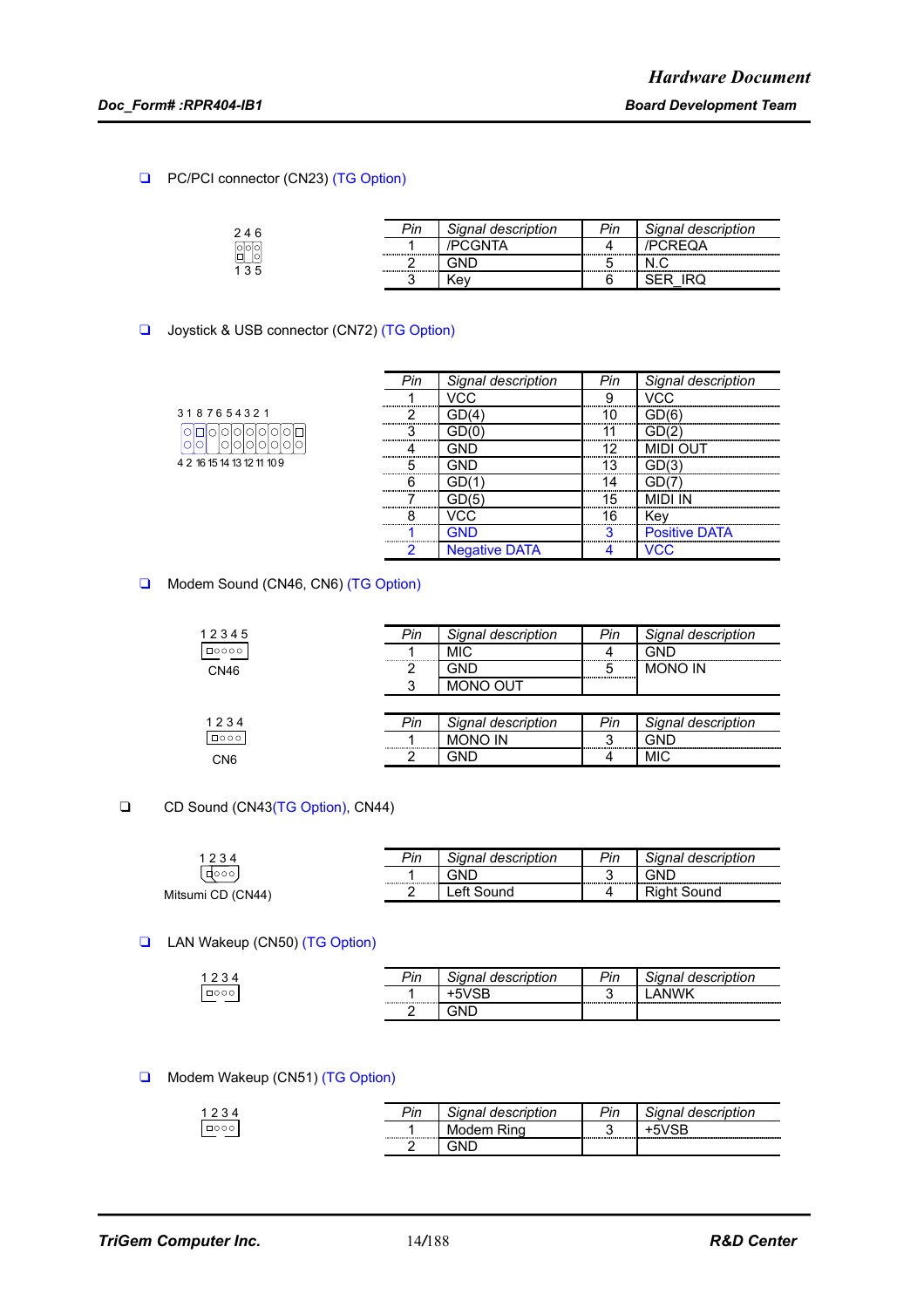### **THPD Indicator Header (CN73) (TG Option)**

| 23 | 5 6 7 8        |  |
|----|----------------|--|
|    | □○○[●[○ ○[○ ○] |  |
|    | ∽              |  |
|    | PWR HDD DC/SW  |  |

| Signal description     |
|------------------------|
|                        |
|                        |
| I FD POWFR             |
|                        |
| I ED POWER             |
| HDD access signal      |
|                        |
| Power-ON switch signal |

□ Aux. Indicator Header (CN49) (TG Option)

| <u>ီ 7 ⊃် 4 ⊇ 2 1</u><br> ଠ ଠା● ଠ ଠା● ଠ ଠା |                     |
|--------------------------------------------|---------------------|
| $\overline{\phantom{a}}$                   |                     |
|                                            | Sleep Reset Keylock |
|                                            |                     |

| Pin | Signal description           | Pin | Signal description |
|-----|------------------------------|-----|--------------------|
|     | Key lock Signal to Super I/O |     | GND                |
|     | .≺ev                         |     | ⊀eset sıɑnal       |
|     | GNF                          |     | Kev                |
|     | Sleep Function signal        |     | GND                |

□ Front Audio Control Connector (CN75) (TG Option)

|                                                                               | חוך | aesc           |
|-------------------------------------------------------------------------------|-----|----------------|
|                                                                               |     | EFT MIC INPUT. |
| 123454678                                                                     |     |                |
|                                                                               |     |                |
| $\Box$ $\circ$ $\circ$<br>$\circ$ $\circ$<br>$\Omega$<br>$\Omega$<br>$\Omega$ |     | IGHT DAC OUT   |
| Front Audio (CN75)                                                            |     | DAC OUT        |
|                                                                               |     |                |
|                                                                               |     |                |
|                                                                               |     |                |
|                                                                               |     |                |

□ Front USB Connector (CN74) (TG Option)

| 1234             | Pin | Signal description |
|------------------|-----|--------------------|
| l⊡ooo            |     |                    |
|                  |     | Negative DATA      |
| Front USB (CN44) |     | Positive DATA      |
|                  |     |                    |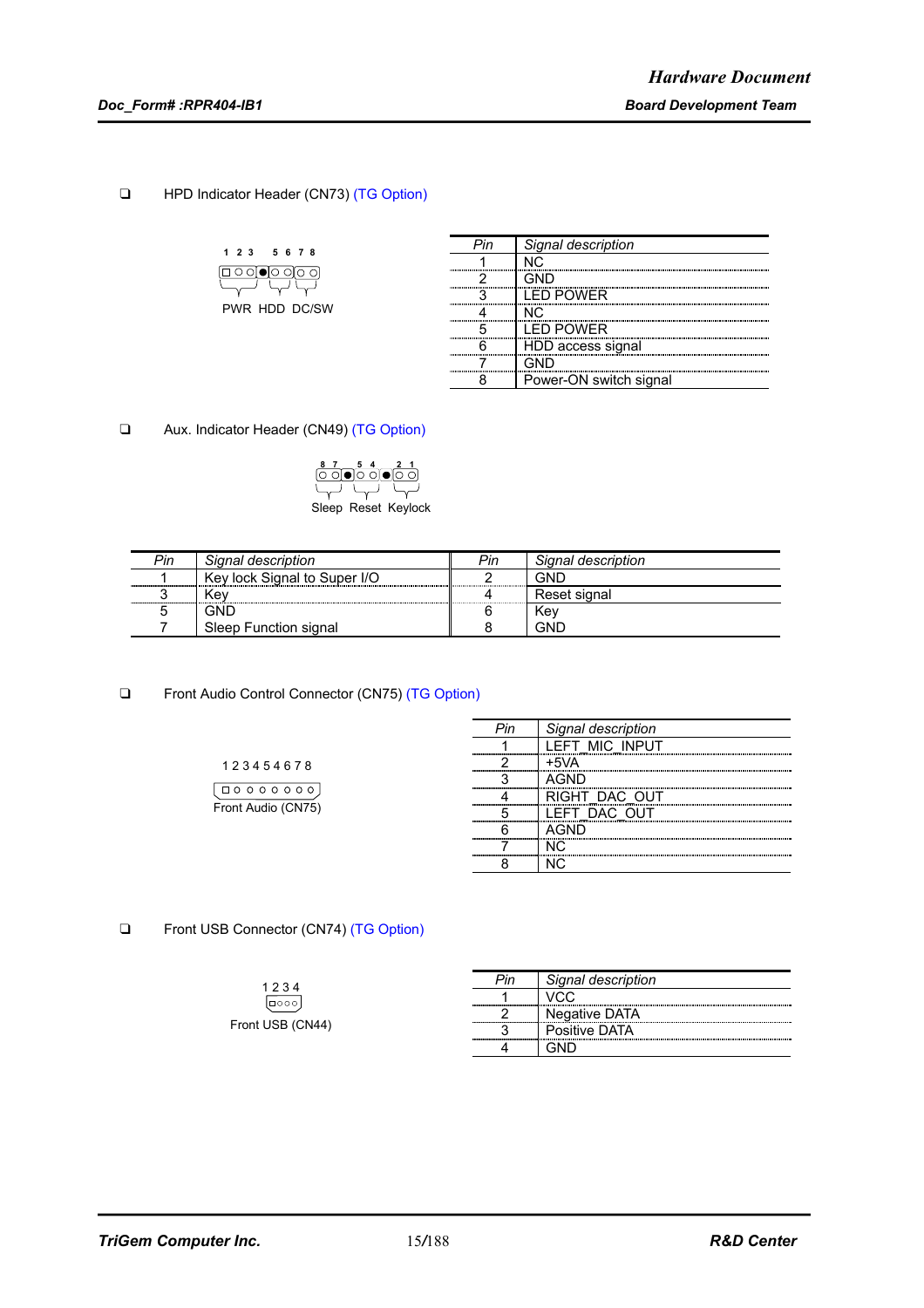### **2-2. Motherboard External I/O Port**

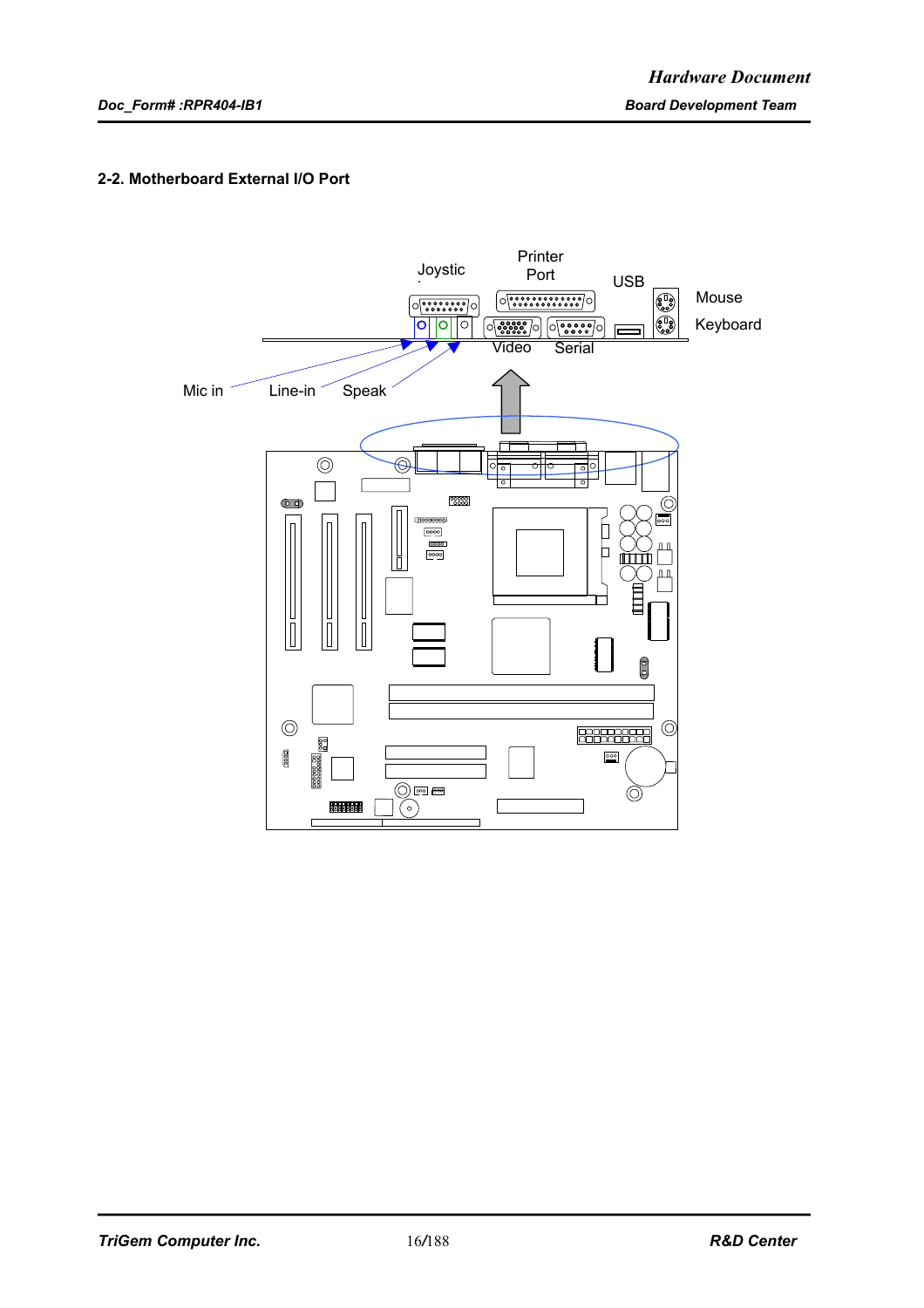# **3. Joystick & USB daughter board** *(eMachines Option)*



# **4. LED & Power S/W board** *(eMachines Option)*



# **4. USB, Sound Controller and LED & Power S/W board** *(SOTEC Option)*

*\* If used USB/Sound and Power-SW Control Board to Front Port. MIC, In rear port, does not to work. In this case, It's to work only Front port MIC*